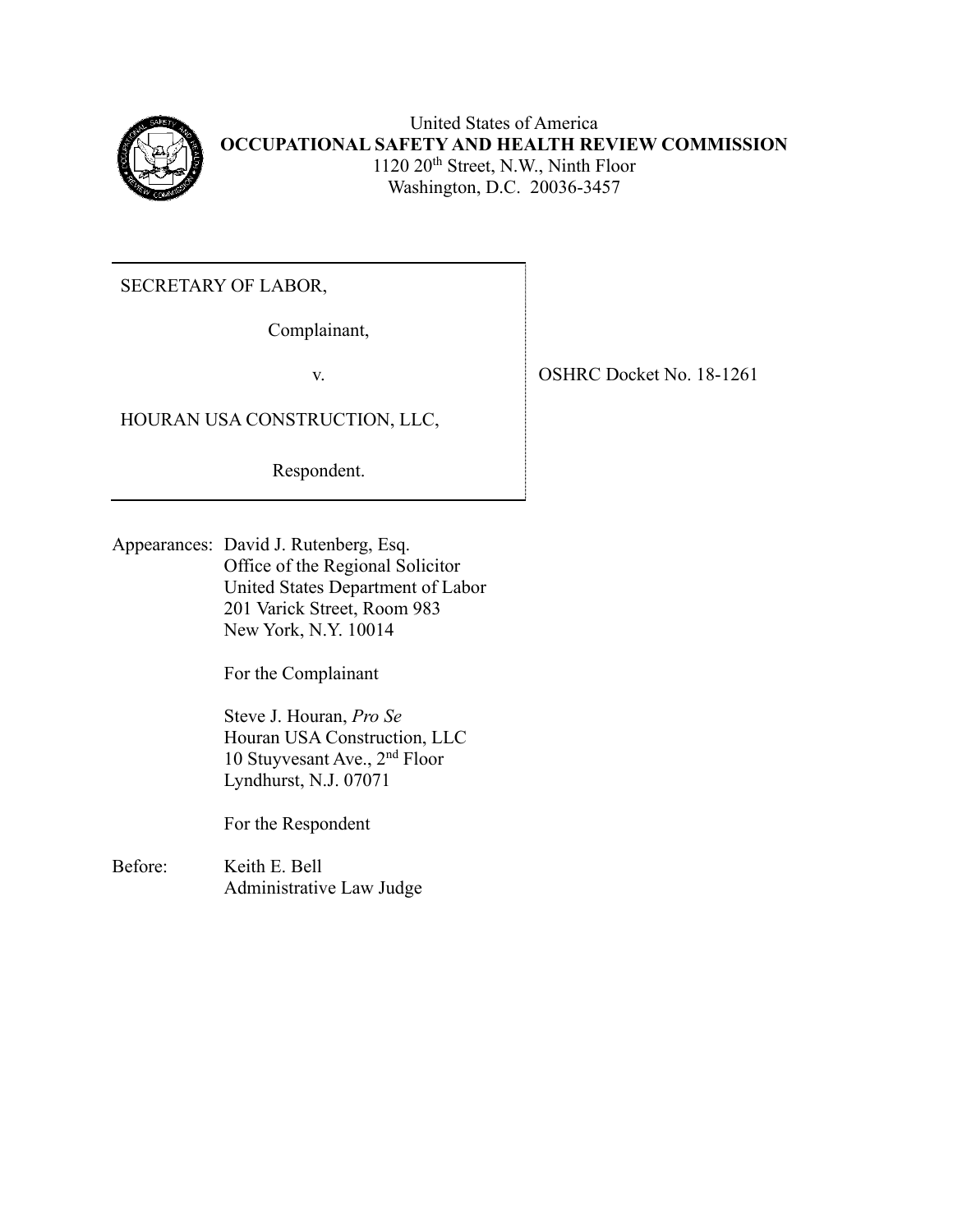#### **DECISION AND ORDER**

This proceeding is before the Occupational Safety and Health Review Commission (the Commission) pursuant to section 10(c) of the Occupational Safety and Health Act of 1970, 29 U.S.C. § 451 (the Act). The Occupational Safety and Health Administration (OSHA) conducted an inspection of a worksite located at 193 Palisade Ave. in Jersey City, N.J. 07306 on or about May 9, 2018. As a result, on July 13, 2018, OSHA issued a Citation and Notification of Penalty (Citation) to Houran USA Construction, LLC (Respondent or Houran), alleging multiple violations of the Act. Citation 1 includes three (3) items and is classified as "serious". This case is a simplified proceeding under the Occupational Safety and Health Review Commission Rules of Procedure Rule 202. 29 C.F.R. § 2200.202. Therefore, no complaint or answer was filed. Respondent did not assert an affirmative defense during the pre-hearing conference. 29 C.F.R. § 2200.207(b). A hearing was held on June 11, 2019. For the reasons that follow, Citation 1, Items 1, 2, and 3 are AFFIRMED.

#### **Jurisdiction**

The parties have stipulated to the Commission's jurisdiction over this proceeding and coverage under the Act.  $(IX-1, no. 1)$  $(IX-1, no. 1)$  $(IX-1, no. 1)$ .<sup>1</sup> The parties have also stipulated that Houran is a New Jersey company with its principal place of business in Lyndhurst, New Jersey. (JX-1, no. 2). The evidence adduced at the hearing established that Houran was an "employer" engaged in a "business affecting commerce" within the meaning of section 3(5) of the Act, 29 U.S.C. § 652(5). The evidence supports a finding that the Act applies, and the Commission has jurisdiction over this proceeding pursuant to section 10(c) of the Act, 29 U.S.C.  $\S$  659(c).

<span id="page-1-0"></span><sup>&</sup>lt;sup>1</sup> JX denotes "Joint Exhibit"; CX denotes "Complainant Exhibit"; and RX denotes "Respondent Exhibit".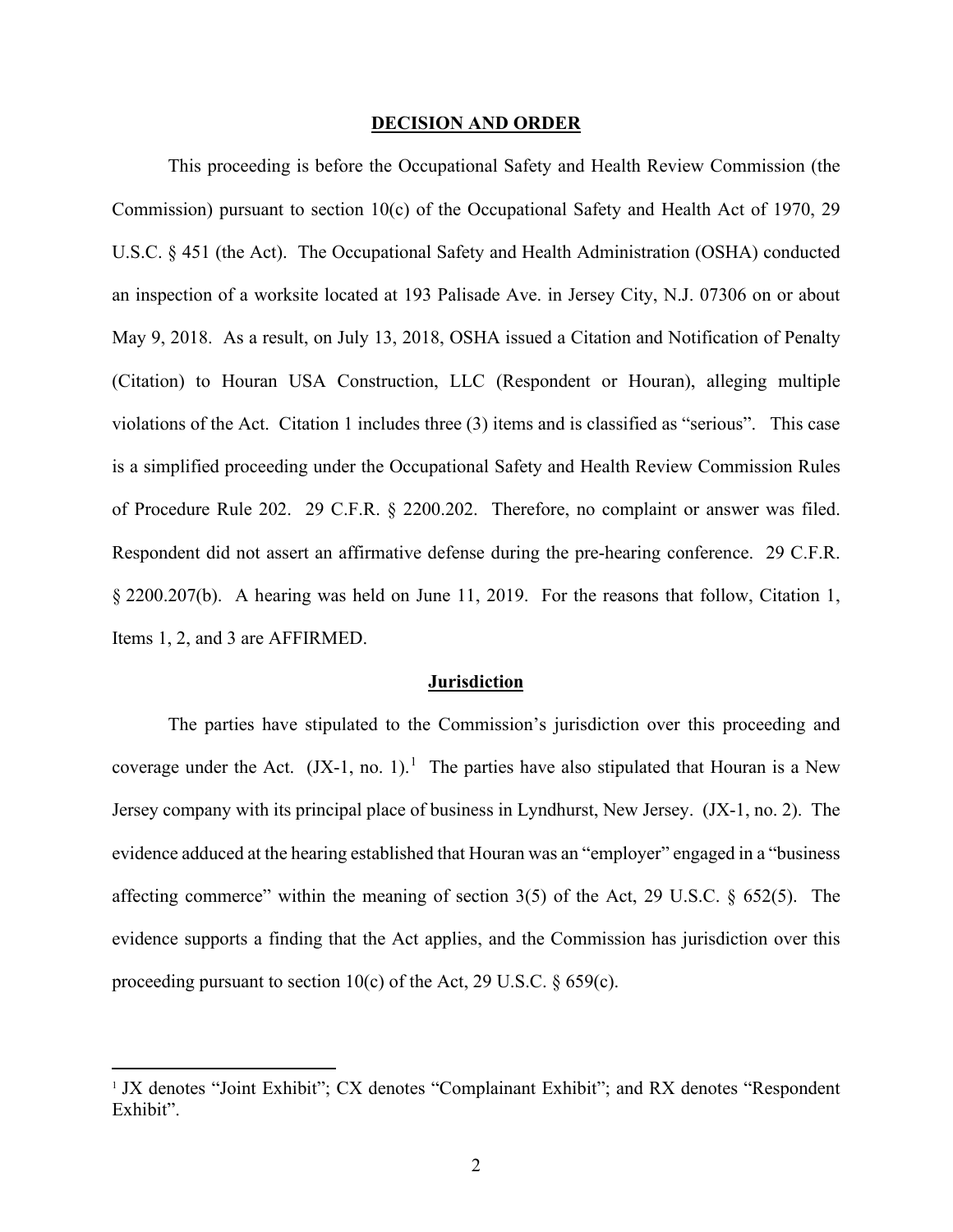## **Stipulated Facts**[2](#page-2-0)

- 1. Jurisdiction of this action, OSHRC Docket No. 18-1261, is conferred upon the Occupational Safety and Health Review Commission by section 10(c) of the Occupational Safety and Health Act of 1970 (84 Stat. 1590, 29 U.S.C. § 651, *et seq*.).
- 2. Respondent, Houran USA Construction, LLC, a limited liability company organized under the laws of the State of New Jersey, maintaining its principal office and place of business at 10 Stuyvesant Ave.,  $2<sup>nd</sup>$  Floor, Lyndhurst, N.J. 07071, and doing business in the State of New Jersey, is and at all times hereinafter mentioned was engaged in residential and commercial construction and related activities.
- 3. Steve J. Houran is and at all relevant times was the owner and president of Respondent.
- 4. Respondent performed work at 193 Palisade Ave., Jersey City, N.J. 07306 (worksite) on, among other dates, May 9, 2018.<sup>[3](#page-2-1)</sup>

### **Background**

Respondent, Houran USA Construction, LLC, is a New Jersey limited liability corporation engaged in residential and commercial construction and related activities. JX-1, no. 2. Steve J. Houran is the owner and president of the company. JX-1, no. 3. Respondent performed work at 193 Palisade Ave. in Jersey City, New Jersey on May 9, 2018. JX-1, no. 4. The worksite was a small renovation job on a 100-year-old historic building that involved fixing the gutters, soffits, corbels, and the installation of siding. Tr. 287-88. The building consisted of three stories. Tr. 131, 197-198; GX-2. On the outside of the building was a four-tier tubular scaffold that was wrapped around the front and right side (facing the building) of the building. Tr. 31.

### *OSHA Inspection*

On May 9, 2018, OSHA Compliance Officer (CO) Idalia Rosa Venkatraman was assigned to perform local targeting inspections for fall hazards in Jersey City. Tr. 25. In the course of

<span id="page-2-0"></span><sup>&</sup>lt;sup>2</sup> At the start of the hearing, the parties identified stipulated facts which the undersigned admitted into the record as Joint Exhibit no. 1 that included Stipulated Facts 1-4. Tr. 10.

<span id="page-2-1"></span><sup>&</sup>lt;sup>3</sup> The parties' Joint Exhibit 1 erroneously references "Jersey City, N.Y." in Stipulated Fact no. 4. The undersigned correctly references the worksite as located in "Jersey City, N.J.".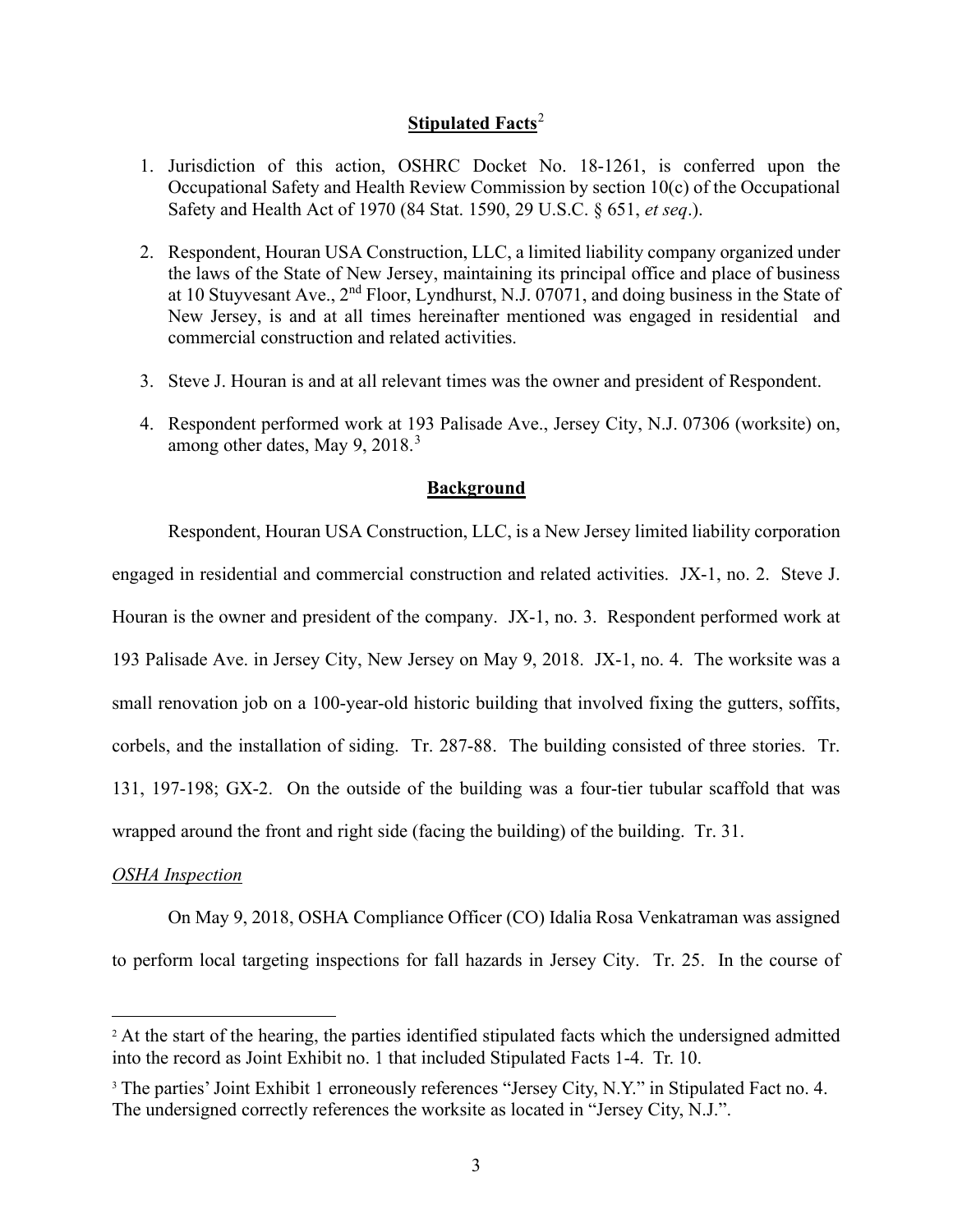performing her duties, CO Venkatraman happened upon a worksite located at 193 Palisade Ave. *Id.* Initially, CO Venkatraman parked across the street from the worksite and made observations of the workers and the work being done. Tr. 26. Then, the CO took some pictures of the worksite. *Id.* At the front of the building, the CO observed a sign that read, "Houran USA Construction". *Id.* CO Venkatraman approached an employee working outside and asked to speak to the project manager. Tr. 26. The employee went inside the building and returned with the project manager whose name was Jerry Podczerwnski (Jerry). Tr. 26-27, 31. Jerry confirmed that he was the project manager. Tr. 32, 34. The CO conducted an opening conference with Jerry. Tr. 31. Additionally, she conducted interviews with other Houran employees on the worksite including Neil Sonnick, Jose Castro, Angel Diaz, and John Massey. Tr. 34, 37.

#### **Discussion**

To prove a violation of an OSHA standard, the Secretary must show by a preponderance of the evidence that (1) the cited standard applies; (2) the employer failed to comply with the terms of the cited standard; (3) employees had access to the violative condition; and (4) the employer either knew or could have known with the exercise of reasonable diligence of the violative condition. *JPC Grp., Inc*., 22 BNA OSHC 1859, 1861 (No. 05-1907, 2009). A preponderance of the evidence is "that quantum of evidence which is sufficient to convince the trier of fact that the facts asserted by a proponent are more probably true than false." *Astra Pharma. Prods*., 9 BNA OSHC 2126, 2131, n. 17 (No. 78-6247, 1981) *aff'd in relevant part,* 681 F.2d 69 (1st Cir. 1982).

## *Alleged Violation of 29 C.F.R. § 1926.100(a)*

Citation 1, Item 1 alleges a violation of 29 C.F.R. § 1926.100(a) which states:

[e]mployees working in areas where there is a possible danger of head injury from impact, or from falling, or flying objects, or from electrical shock and burns, shall be protected by protective helmets.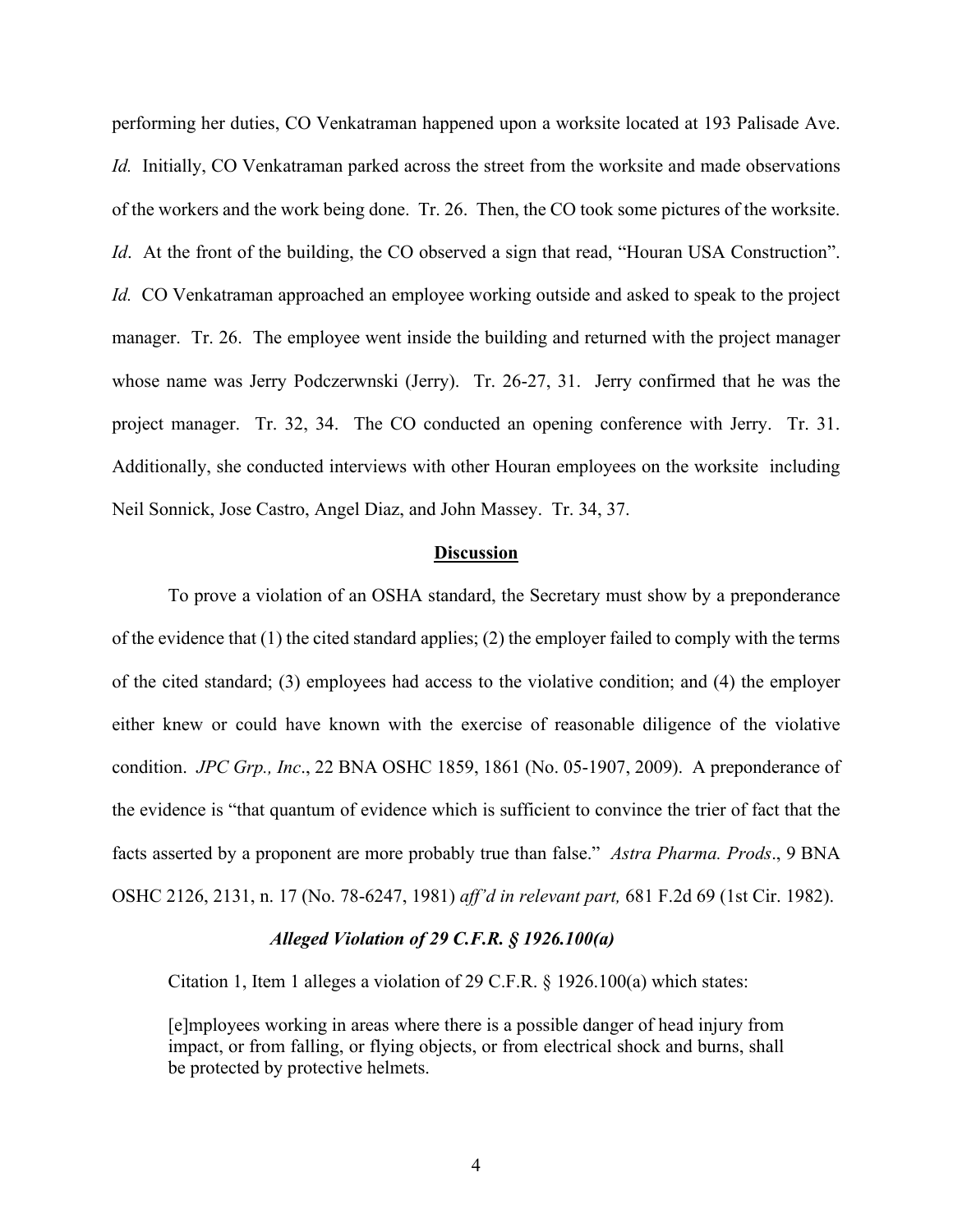Specifically, Citation 1, Item 1 alleges that on or about May 9, 2018, an employee working on the ground floor of the worksite was not wearing a hard hat and was exposed to a potential head injury while working below employees performing carpentry work on a scaffold. CO Venkatraman observed an employee working in front of the building picking up garbage. Tr. 49. CO Venkatraman observed, and the photographic evidence purports to show the employee walking underneath the scaffold without a hard hat. Tr. 52; CX-2. The cited standard applies.

CO Venkatraman testified that she observed Jose Castro working on the ground floor picking up garbage in front of the building. Tr. 49. She further testified that Mr. Castro was not wearing a hard hat. Tr. 52. Instead, Mr. Castro was wearing a baseball cap while walking underneath the scaffold. Tr. 58. There were employees above Mr. Castro working from the scaffold (approx. 24 feet high) using tools such as a caulking gun, hammer, and other materials. *Id.* Additionally, the scaffold was not completely planked. *Id.* CO Venkatraman testified that there was a danger of Mr. Castro being struck in the head by falling objects. *Id.* Finally, CO Venkatraman testified that there were no nets or toe boards to catch falling objects. Tr. 59. Jose Castro testified that he didn't have his hard hat on because he had just returned from a break. Tr. 243. Owner Steve Houran admitted that his employees don't like to wear hard hats because it makes them sweat. Tr. 293. Notwithstanding this defense, the standard requires employees working under these conditions to wear protective head gear. The cited standard was violated.

#### *Employee Exposure*

 Employees may come within the zone of danger "while in the course of assigned working duties, personal comfort activities while on the job or their normal means of ingress-egress to their assigned workplaces." *Gilles & Cotting, Inc*., 3 BNA OSHC 2002, 2003 (No. 504, 1976). The Third Circuit Court of Appeals has held that an employee is exposed to a hazard if he/she has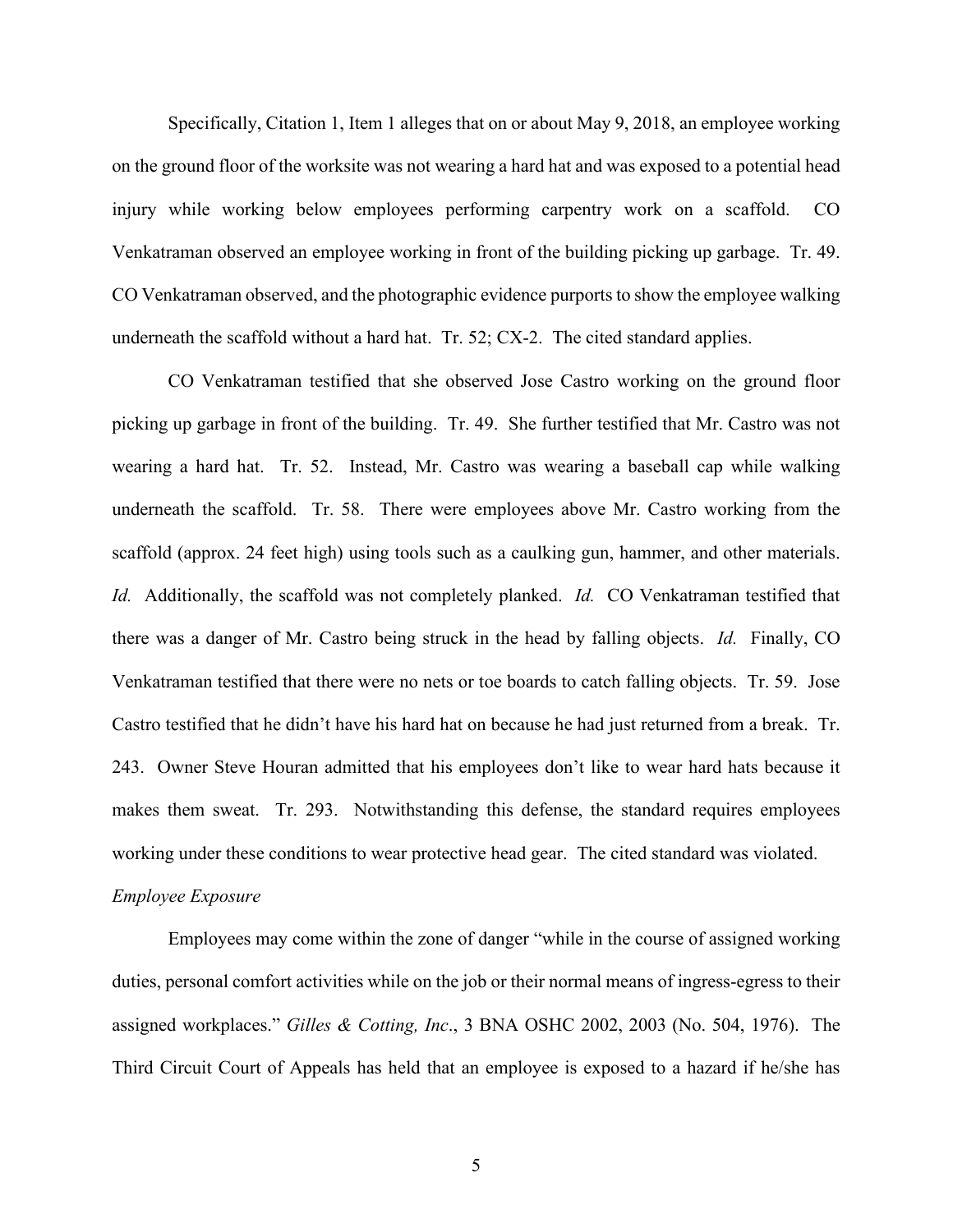access to the zone of danger. *Donovan v. Adams Steel Erection, Inc*., 766 F.2d 804, 812 (3d Cir. 1985) (" 'access,' not exposure to danger is the proper test").

CO Venkatraman observed that employee Jose Castro was not wearing a hard hat even though he was walking underneath the scaffolding. Tr. 52. The CO expressed concern that an employee working on the ground below the scaffolding could be struck in the head by a falling object. Tr. 58. Mr. Castro testified that he was working 10-15 feet away from the scaffold. Tr. 238. Moreover, he initially claimed that he never passed under the scaffold. Tr. 239. However, Mr. Castro then conceded that he must have been under the scaffold at some point during the day. Tr. 240. Employee exposure to the falling/flying object hazard is established.

## *Employer Knowledge*

The Commission has held that an employer is chargeable with knowledge of conditions which are plainly visible to its supervisory personnel. *A.L. Baumgartner Constr. Inc.,* 16 BNA OSHC 1995, 1998 (No. 92-1022, 1994). "An employee who has been delegated authority over other employees, even if only temporarily, is considered to be a supervisor for the purposes of imputing knowledge to an employer." *Tampa Shipyards Inc*., 15 BNA OSHC 1533, 1537 (No. 86- 630, 1992) (consolidated). *Dover Elevator Co*., 16 BNA OSHC 1281, 1286 (No. 91-862, 1993) (noting that "It is the substance of the delegation of authority that is controlling, not the formal title of the employee having this authority; an employee who is empowered to direct that corrective measures be taken is a supervisory employee."). In *Pennsylvania Power & Light Co. v. OSHRC,*  737 F.2d 350, 352, 355 (3d Cir. 1984), the Third Circuit considered the crew leader of a threeperson electrical utility crew at a remote worksite to be a supervisor for purposes of determining the employer's knowledge of the violative conditions.

Owner, Steve Houran was not at the worksite on the day of the inspection. Tr. 45. Instead,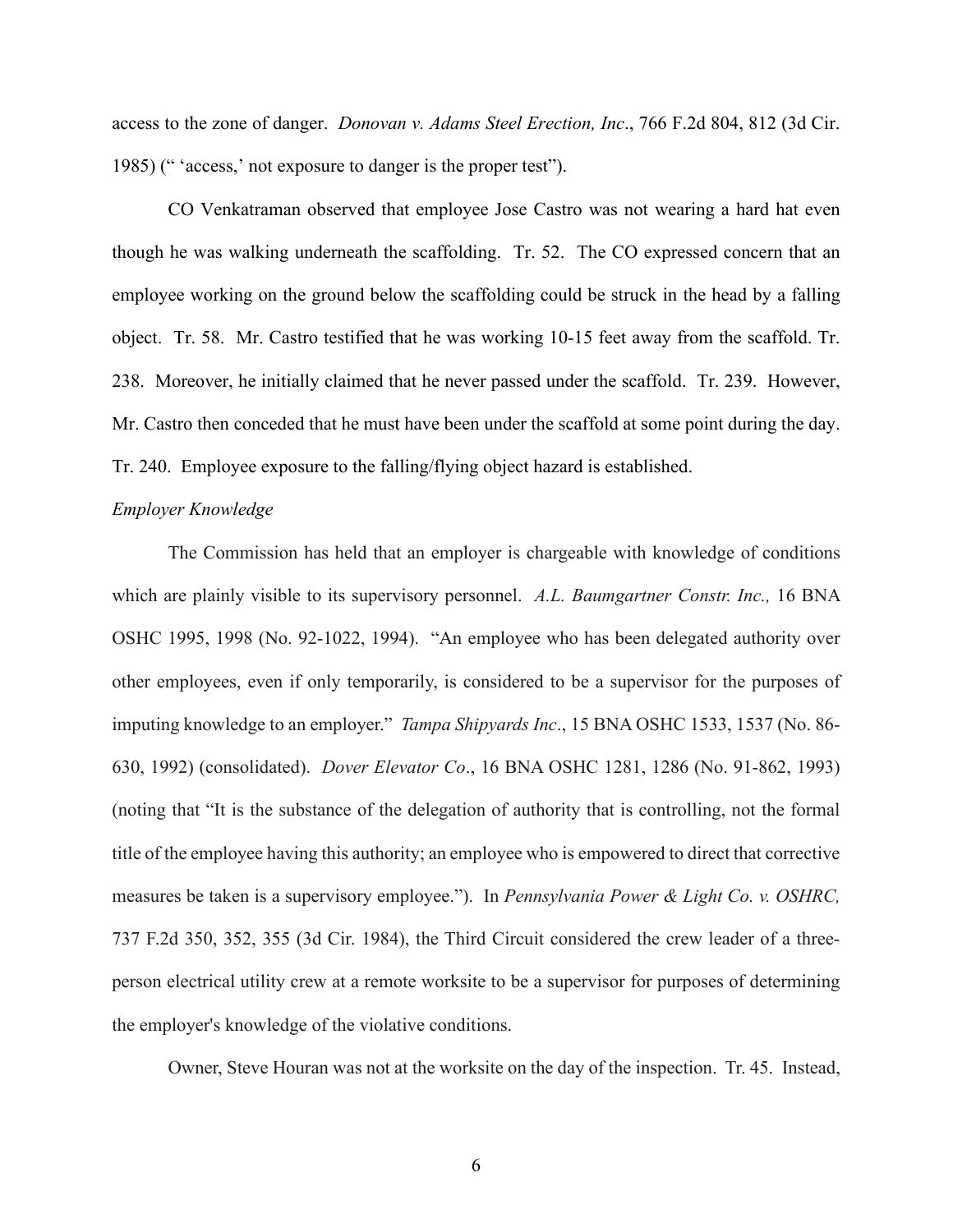Jerry identified himself to CO Venkatraman as the project manager on site. Tr. 32, 34. Other employees interviewed also referred to Jerry as their supervisor. Tr. 34. In rebuttal, Steve Houran testified that Jerry was just a "consultant" who happened to be on-site on the day of the inspection. Tr. 302-03. Mr. Houran further testified that Jerry was not the project manager. Tr. 304. According to Mr. Houran, the project manager was a man named Scott Adkins who was absent on the day of the inspection and he was the person in charge. Tr. 304-05. Finally, Mr. Houran testified, "to the best of my knowledge, I can't pinpoint who was really took in (sic) charge." Tr. 307. Mr. Houran's statements denying that Jerry was the supervisor on May 9, 2018, are undermined by the fact that, during the inspection, Jerry instructed Angel Diaz to close the gap in the guardrail and Angel responded, "ok boss". Tr. 82-83. In any case, Respondent's assertions regarding the absence of a person in charge during the inspection do not negate the Secretary's theory that Respondent had "constructive" if not "actual" knowledge of this and other violative conditions cited. Sec'y Br. 2- 3, 20. To establish constructive knowledge, the Secretary must show that the employer, with the exercise of reasonable diligence, could have known of a hazardous condition. *Kerns Bros. Tree Serv*., 18 BNA OSHC 2064, 2067 (No. 96-1719, 2000). Based on CO Venkatraman's testimony, Mr. Castro was observed working in plain sight near or underneath the scaffold without a hard hat. CO Venkatraman also testified that Mr. Castro had to go inside the building to get the Jerry the project manager. So, it is possible that Jerry was unaware that Jose Castro was not wearing his hard hat. However, with reasonable diligence, he could have discovered this violative condition. It is noteworthy that Jerry still did not instruct Mr. Castro to put on his hard had when the CO brought it up during the closing conference. Tr. 60. In fact, CO Venkatraman only observed Jose Castro put on his hard hat as she was exiting the worksite. Tr. 62-63. It has been held that an employer has a duty "to take *reasonably* diligent measures to inspect its worksite and discover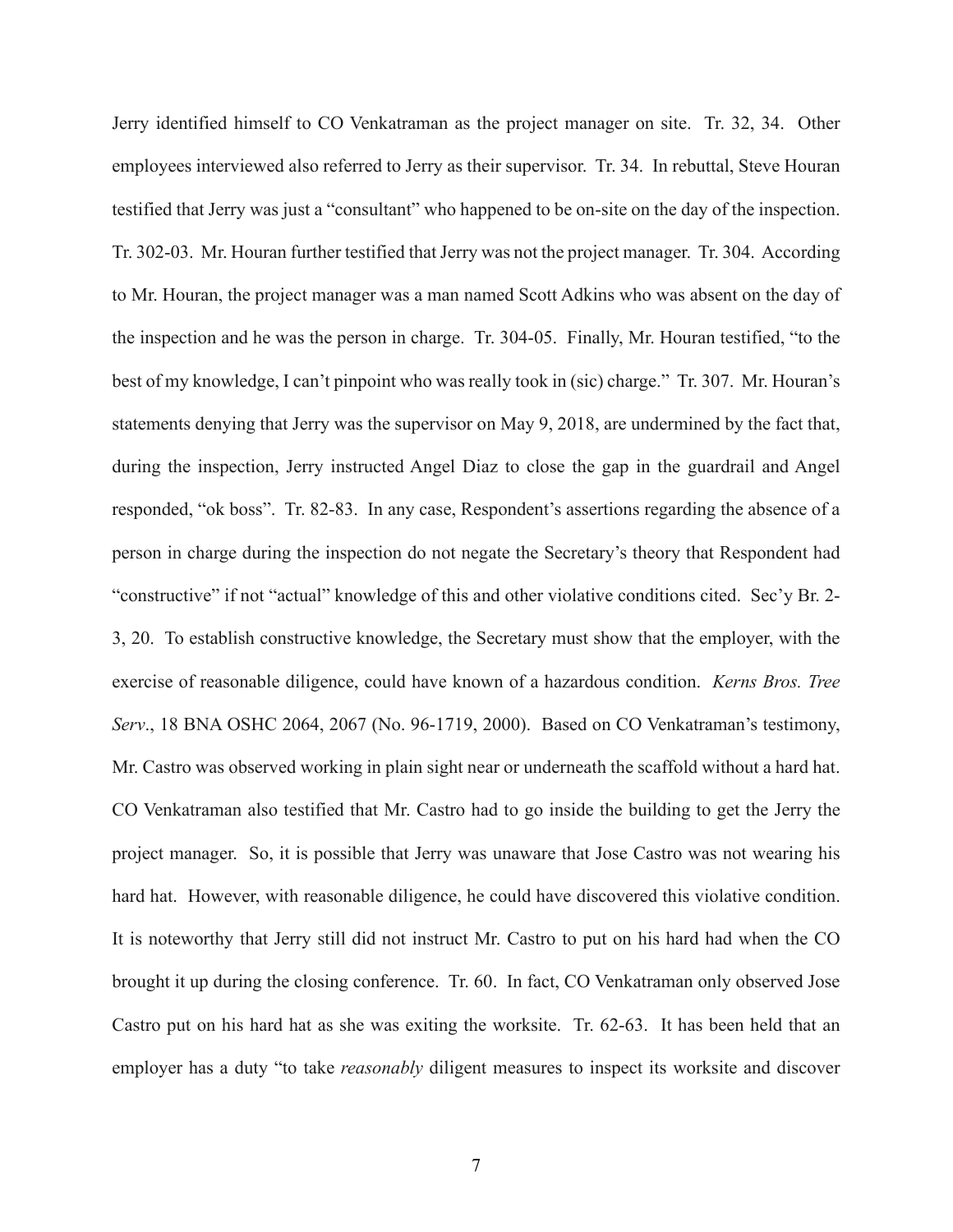hazardous conditions; so long as the employer does so, it is not in violation simply because it has not detected or become aware of every instance of a hazard." *[Texas A.C.A., Inc.](https://1.next.westlaw.com/Link/Document/FullText?findType=Y&serNum=1995533442&pubNum=0003227&originatingDoc=Iba763926339611e7b73588f1a9cfce05&refType=CA&fi=co_pp_sp_3227_1051&originationContext=document&transitionType=DocumentItem&contextData=(sc.Search)#co_pp_sp_3227_1051)*, 17 BNA OSHC [1048, 1051 \(No. 91-3467,](https://1.next.westlaw.com/Link/Document/FullText?findType=Y&serNum=1995533442&pubNum=0003227&originatingDoc=Iba763926339611e7b73588f1a9cfce05&refType=CA&fi=co_pp_sp_3227_1051&originationContext=document&transitionType=DocumentItem&contextData=(sc.Search)#co_pp_sp_3227_1051) 1995) (citations omitted). The Commission has held that an employer is chargeable with knowledge of conditions which are plainly visible to its supervisory personnel. *A.L. Baumgartner Constr. Inc.,* 16 BNA OSHC at 1998. Assuming *arguendo*, that the undersigned accepts Mr. Houran's contention that there was no on-site supervisor at the time of the inspection, the evidence still establishes a finding of constructive knowledge of this violation. Mr. Houran admitted that his employees don't like to wear hard hats and sometimes work without them because the hats make them sweat. Tr. 293. With that knowledge, Jerry or Steve Houran should have been diligent about checking to make sure that all employees were wearing hard hats on the day of the inspection. Steve testified that he was nearby the worksite. 287. So, it was possible for him to return to the worksite before or during the inspection to observe Jose Castro working near and under the scaffold without a hard hat in plain sight. Whether the undersigned believes that Jerry was the site supervisor or that the supervisor was absent, the Secretary has established constructive knowledge in that a reasonably diligent employer would have inspected the worksite and observed this employee working in plain sight without a hard hat. However, the evidence of record clearly establishes that Jerry was the on-site supervisor on the day of the inspection.

The Secretary has proven, by a preponderance of the evidence, that Respondent violated 29 C.F.R. § 1926.100(a).

#### *Serious Classification*

To prove a violation was "serious" under section  $17(d)$  of the Act, 29 U.S.C. § 666(d), the Secretary must show there was a substantial probability that death or serious physical harm could have resulted from the cited condition and that the employer knew or should have known of the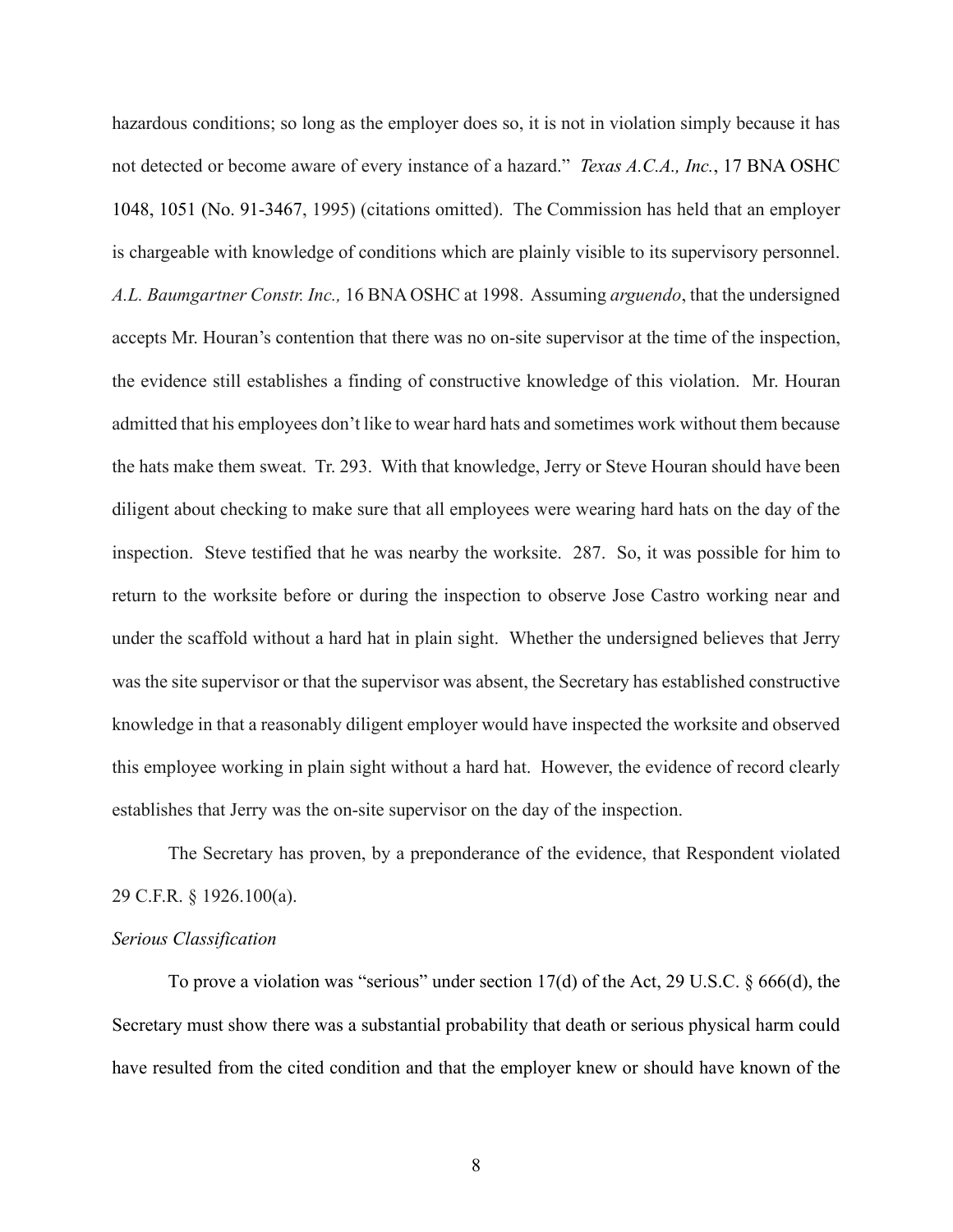condition; the likelihood of an accident occurring is not required. *Spancrete Ne., Inc.*, 15 BNA OSHC 1020, 1024 (No. 86-521, 1991). Based on her experience, CO Venkatraman testified that the injury that could have resulted from Jose Castro's failure to wear a hard hat while working near or under a scaffold could have ranged from a bump on the head to a severe laceration, concussion, or other serious injury. Tr. 58-59. The testimony regarding the serious nature of this violation is unrebutted. The Secretary has met his burden of proving that the violation alleged in Citation 1, Item 1 is properly classified as serious.

## *Alleged Violation of 29 C.F.R. § 1926.451(g)(4)(i)*

Citation 1, Item 2 alleges a violation of 29 C.F.R.  $\S$  1926.451(g)(4)(i) which states:

[g]uardrail systems shall be installed along all open sides and ends of platforms. Guardrail systems shall be installed before the scaffold is released for use by employees other than erection dismantling crews.

Specifically, Citation 1, Item 2 alleges that on or about May 9, 2018, employees working on the fourth tier of a scaffold were exposed to a fall of approximately 24 feet because the scaffold was missing a guardrail. CO Venkatraman observed, and the photographic evidence shows a gap in the guardrail on the top (fourth) tier of the scaffold. Tr. 27; CX-4, 5. The cited standard applies.

Upon arrival at the worksite, CO Venkatraman observed guardrails missing from the scaffold that framed the building and an employee working on the scaffold exposed to a fall hazard of about 24 feet. Tr. 25. The CO testified that there appeared to be two rails missing from the top tier of the scaffold. Tr. 1[4](#page-8-0)2, 165. The gap in the guardrail was approximately seven  $(7)$  feet wide.<sup>4</sup> Tr. 69. The CO noticed an employee working on the scaffold on the right side (facing the building) on the fourth tier which was missing guardrails. Tr. 49; GX-4. CO Venkatraman interviewed the

<span id="page-8-0"></span><sup>4</sup> The CO did not take actual measurements of the gap in the guardrail; instead, she based her calculation on standard measurements. Tr. 69.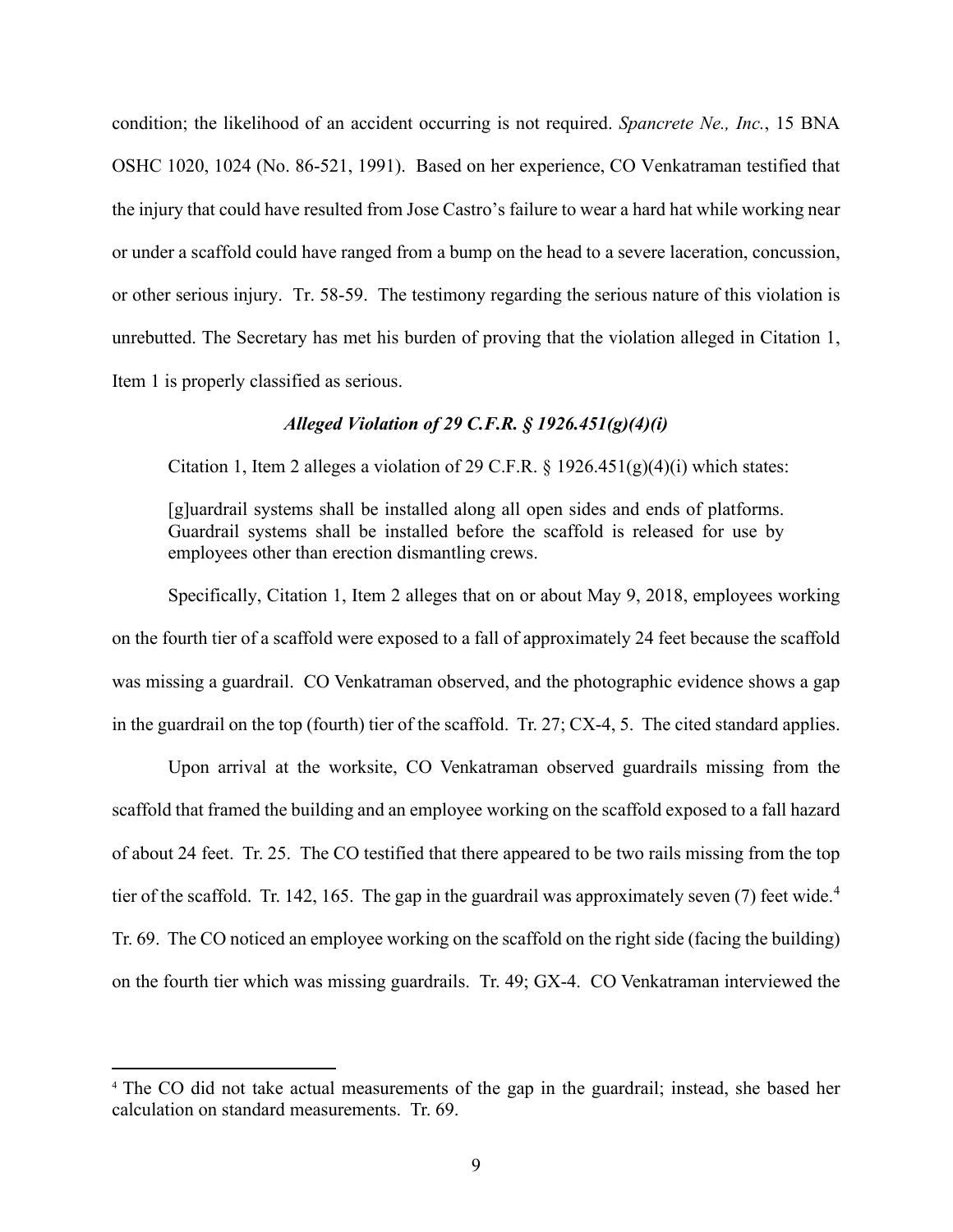employee seen working on the scaffold, Angel Diaz, who informed her that he was performing soffit repair. Tr. 54. When the CO inquired about the missing guardrails, Jerry informed her that they were removed the day before because they were hoisting up materials. Tr. 61. Steve Houran's testimony supports Jerry's explanation regarding the missing guardrails. Tr. 298. Respondent argues that the scaffold was to be dismantled. Tr. 288. Yet, Jerry never mentioned anything about dismantling the scaffold. Tr. 298*.* According to Jose Castro, they finished the job on the morning of the inspection and were in the process of breaking down the scaffold to get it out of the way. Tr. 216. If true, Respondent's claim would negate a violation of this standard because dismantling a scaffold is an exception to the requirement to have guardrails. However, Respondent's argument is rejected as inconsistent with CO Venkatraman's observations and the statement of Angel Diaz regarding the work he was performing. The cited standard was violated.

#### *Employee Exposure*

CO Venkatraman testified that she observed and employee working atop the scaffold on the fourth tier with missing guard rails. Tr. 49. She confirmed her observations with an interview of the employee seen working on the scaffold. Tr. 54. Another employee, John Massey, was performing soffit repair on the left-side of the building. Tr. 40-41. He was doing his work from the roof of the adjacent building; however, he admitted that he had to access the scaffold to get to and from the other building. Tr. 41. CO Venkatraman testified that she observed an employee enter the building from the top/fourth tier of the scaffold. Tr. 49. Presumably, all employees on the scaffold were within the zone of danger which was the gap created by the missing guardrail. However, the Secretary need not show it was certain that employees would be in the zone of danger, but he must show that exposure was more than theoretically possible. *Fabricated Metal Prods., Inc*. 18 BNA OSHC 1072, 1074 (No. 93-1853, 1997); *Phoenix Roofing*, 17 BNA OSHC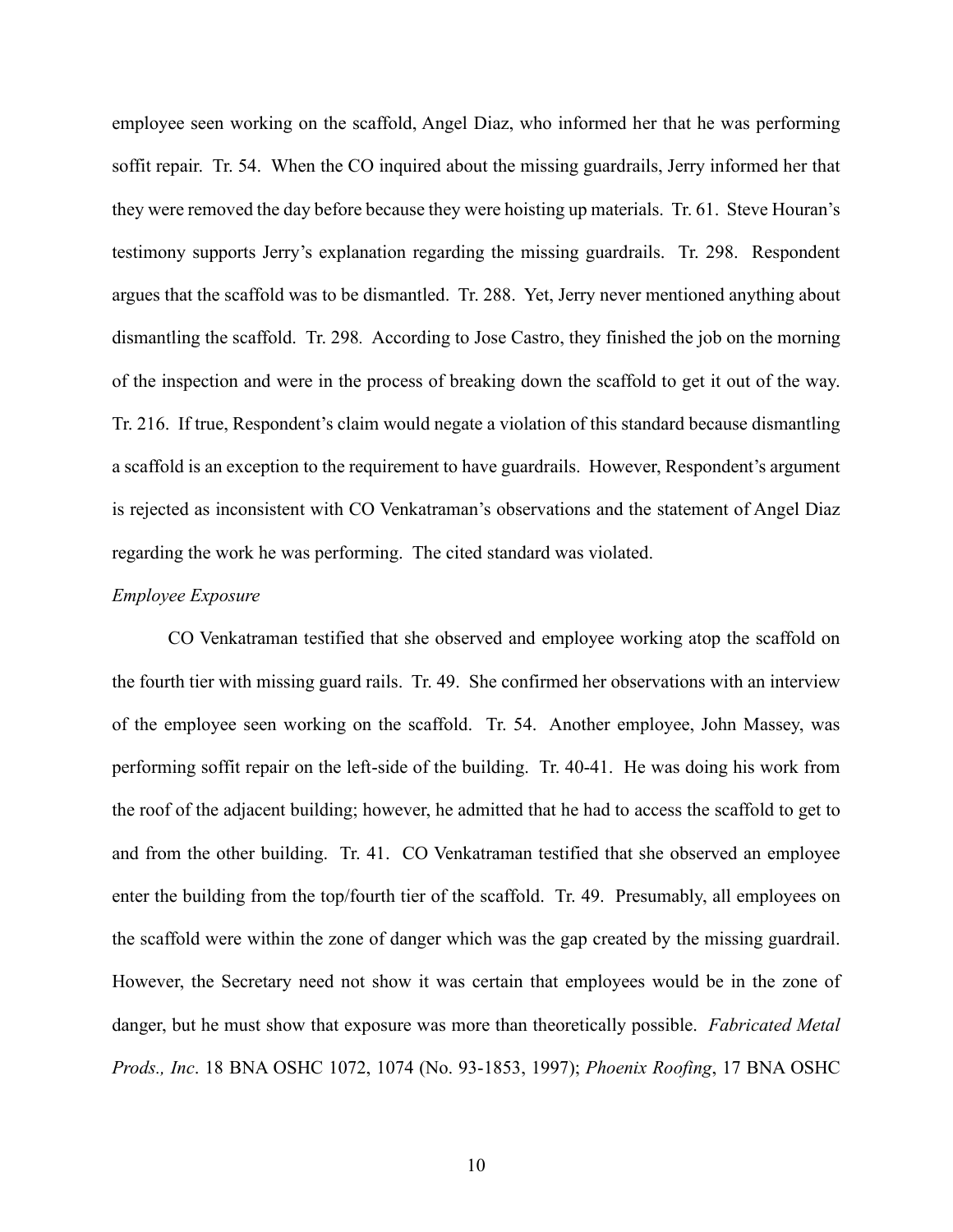1076 1079 (No. 90-2148, 1995) *aff'd*, 79 F.3d 1146 (5th Cir. 1996); *Kaspar Wire Works, Inc*., 18 BNA OSHC 2178, 2195 (No. 90-2775, 2000) (finding that it was " 'reasonably predictable' that an employee would come into contact with the unguarded belt and pulley either while attempting to reposition the fan, or inadvertently while passing nearby"), *aff'd*, 268 F.3d 1123 (D.C. Cir. 2001). Given the CO's observations of employees working on and accessing the top tier of the scaffold where the guardrail was missing, it was reasonably predictable that those employees would be in the zone of danger. Employee exposure is established.

## *Employer Knowledge*

The evidence is clear that both Jerry and Steve Houran were aware that the guardrails had been removed before the inspection. Tr. 61, 298. Employer knowledge is established.

The Secretary has proven, by a preponderance of the evidence, that Respondent violated 29 C.F.R. §1926.451(g)(4)(i).

### *Serious Characterization*

CO Venkatraman testified that the employee working from the scaffold was exposed to a fall of approximately 24 feet. Tr.  $25.^5$  $25.^5$  $25.^5$  She also testified that the opening in the scaffold constituted an "imminent danger". Tr. 177. CO Venkatraman further testified that a fall from a height of approximately 24 feet to the concrete below could been deadly, or at least resulted in broken bones. Tr. 107. The Secretary's characterization of this violation as "serious" is established.

## *Alleged Violation of 29 C.F.R. § 1926.1053(b)(1)*

Citation 1, Item 3 alleges a violation of 29 C.F.R. § 1926.1053(b)(1) which states:

[w]hen portable ladders are used for access to an upper landing surface, the ladder side rails shall extend at least 3 feet (.9 m) above the upper landing surface to which

<span id="page-10-0"></span><sup>&</sup>lt;sup>5</sup> CO Venkatraman did not take measurements, but rather based her estimate of the height of the scaffold on her knowledge of standard scaffold sizes/measurements and the fact that the scaffold on this worksite had four tiers. Tr. 53.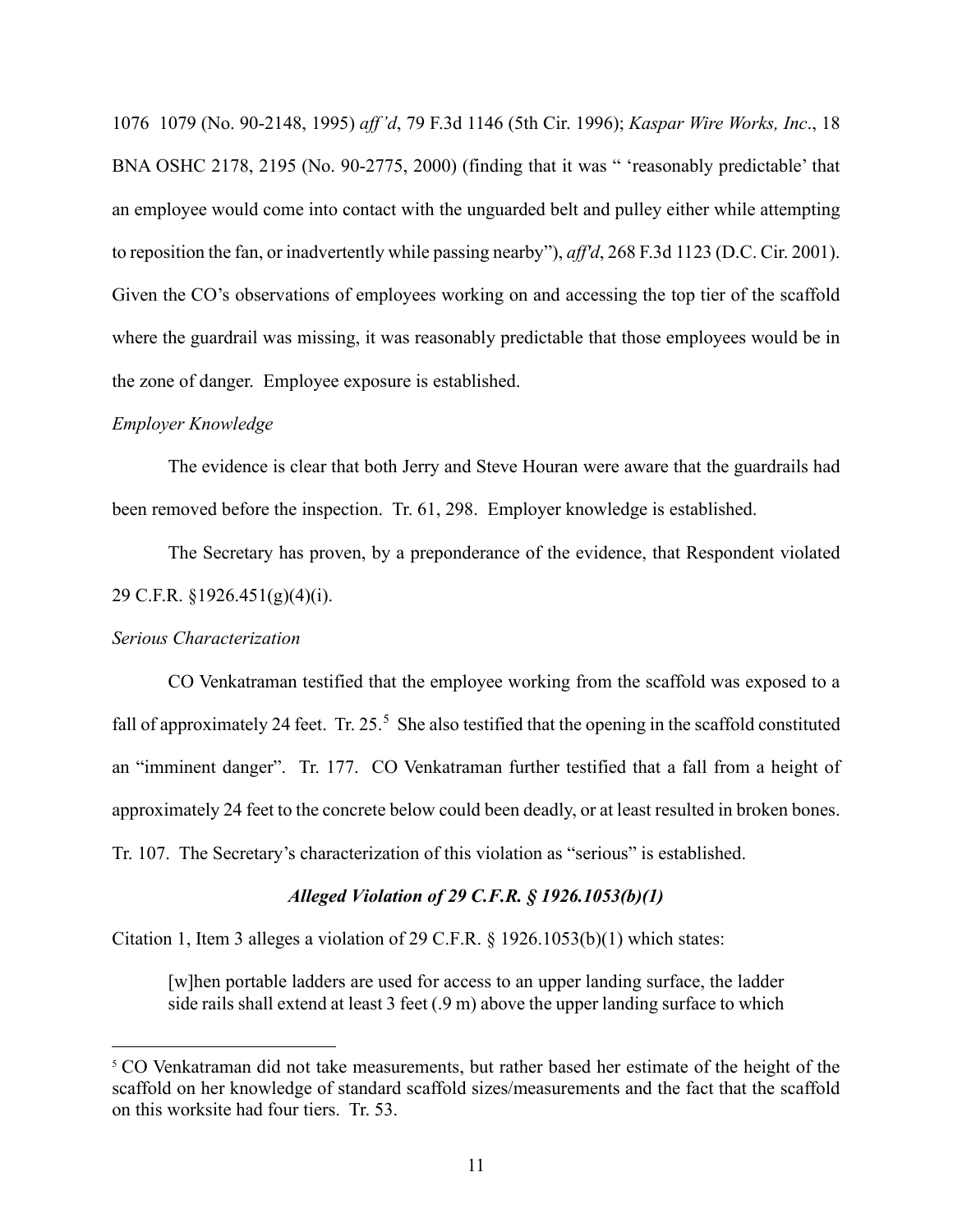the ladder is used to gain access, or, when such an extension is not possible because of the ladder's length, then the ladder shall be secured at its top to a rigid support that will not deflect, and a grasping device, such as a grabrail, shall be provided to assist employees in mounting and dismounting the ladder. In no case shall the extension be such that ladder deflection under a load would, by itself, cause the ladder to slip off its support.

Specifically, Citation 1, Item 3 alleges that, on or about May 9, 2018, employees were exposed to a ladder that extended onto the  $1<sup>st</sup>$  floor of the house but did not extend three (3) feet over the landing. <sup>[6](#page-11-0)</sup> The photographic evidence clearly shows a ladder on the worksite that does not extend three feet above the upper landing. Tr. 28-29; CX-6, [7](#page-11-1) &  $8^7$ . The cited standard applies.

CO Venkatraman testified that there was an extension ladder inside the building extending from the ground floor to the second floor. Tr. 83. The CO recognized the ladder as a Werner extension ladder. Tr. 85. The ladder was missing the extension part that would have made it a full 20 feet in length. *Id.* Without the missing part, the ladder was approximately 13 feet in length. Tr. 171. CO Venkatraman counted the rungs of the ladder to determine its length as used at the worksite. Tr. 85. The ladder extended approximately 1 foot over the landing. Tr. 86. The height of the second floor over the ground floor was 10 feet. *Id.* According to CO Venkatraman, the ladder only extended one (1) foot over the landing because it was placed at an angle rather than perpendicular. Tr. 87. Additionally, CO Venkatraman testified that the ladder was just leaning against the landing and was not secured to anything. Tr. 86. Respondent's defense is that the ladder didn't belong to it. Tr. 227, 299. To that end, Jose Castro testified that there were subcontractors on site doing plumbing and electrical work on the day of the inspection. Tr. 210. However, CO Venkatraman did not observe any subcontractors on site during her inspection. Tr.

<span id="page-11-0"></span><sup>6</sup> Testimony adduced at the hearing reveal that the ladder extended from the ground floor (or first floor) to the second floor of this three-story building.

<span id="page-11-1"></span><sup>7</sup> CX-8 was also designated as RX-1.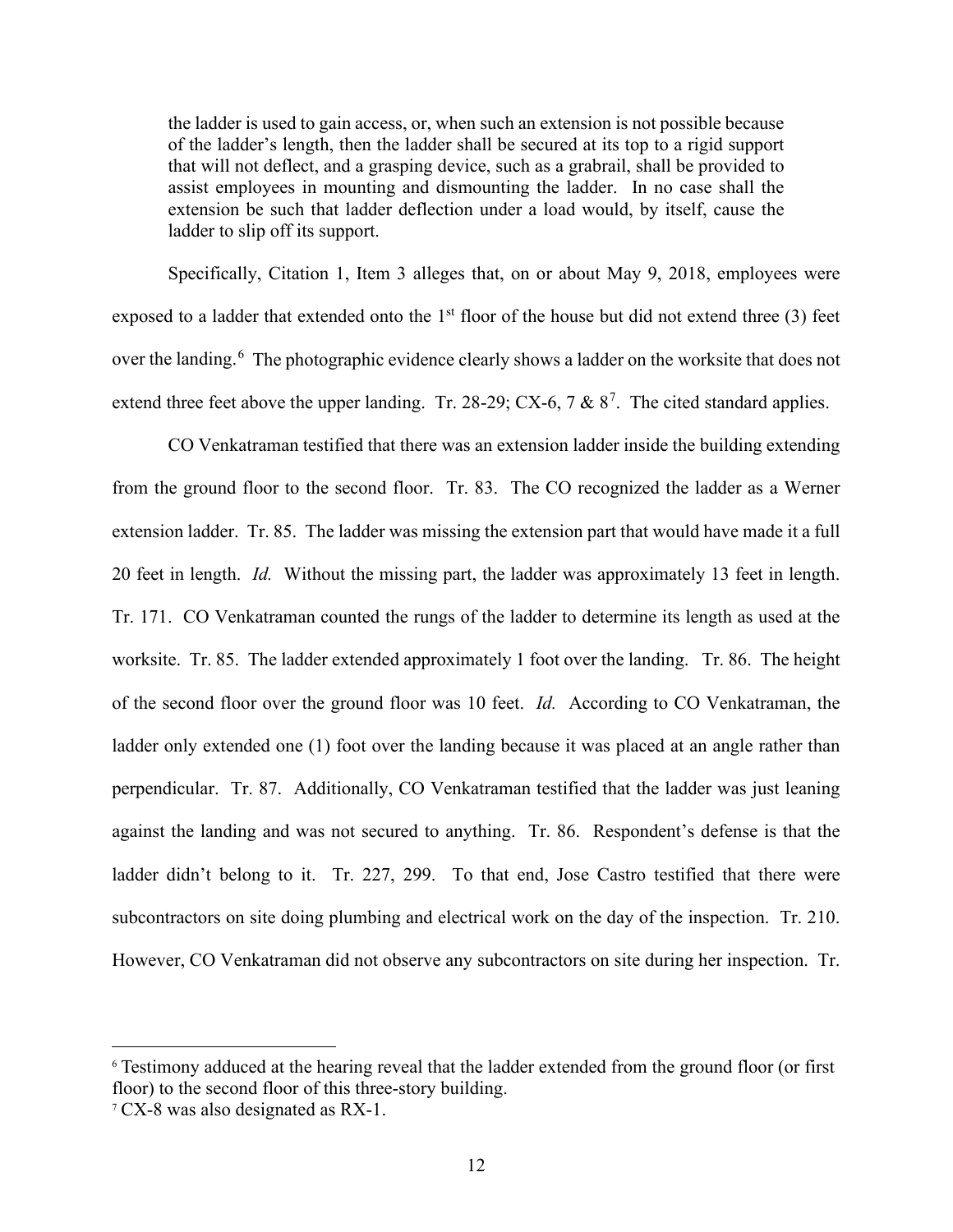173. Also, even if there were subcontractors, Respondent Steve Houran confirmed that his company was the general contractor in charge on site. Tr. 300. Moreover, his testimony that employees understand that the ladder must be held by another helper down below supports the CO's testimony that the ladder was not secured as required by the standard. Tr. 292. The cited standard was violated.

## *Employee Exposure*

CO Venkatraman testified that she observed an employee access the ladder during her inspection. Tr. 89. Her observation is supported by a photograph taken during the inspection. GX-6. The man observed using the ladder was an employee of Respondent as confirmed by a conversation the CO had with him and others. Tr. 90-91. Employee exposure is established.

# *Employer Knowledge*

The project manager, Jerry, told the CO that the cited ladder was the easiest way from the first floor to the second floor. Tr.  $91.8$  $91.8$  Steve Houran's testimony that employees knew they had to have a helper down below holding the ladder when using it, indicates his knowledge that the ladder was not secure. Assuming that neither Jerry nor Steve Houran (who was elsewhere at the time of the inspection) saw employees using the ladder as depicted in GX-6, both are charged with constructive knowledge because reasonable diligence would have revealed this violation in plain sight. Employer knowledge is established.

The Secretary has established, by a preponderance of the evidence, that Respondent violated 29 C.F.R. § 1926.1053(b)(1).

<span id="page-12-0"></span><sup>8</sup>CO Venkatraman actually testified that Jerry told her the ladder was the easiest way for employees to get from the "basement" to the first floor. However, her description of the building was clarified on cross examination to reflect that there was no basement since it was at ground level and not underground thereby making this a three-story building. Tr. 197-98. Accordingly, references to a "basement" are meant to refer to the first floor.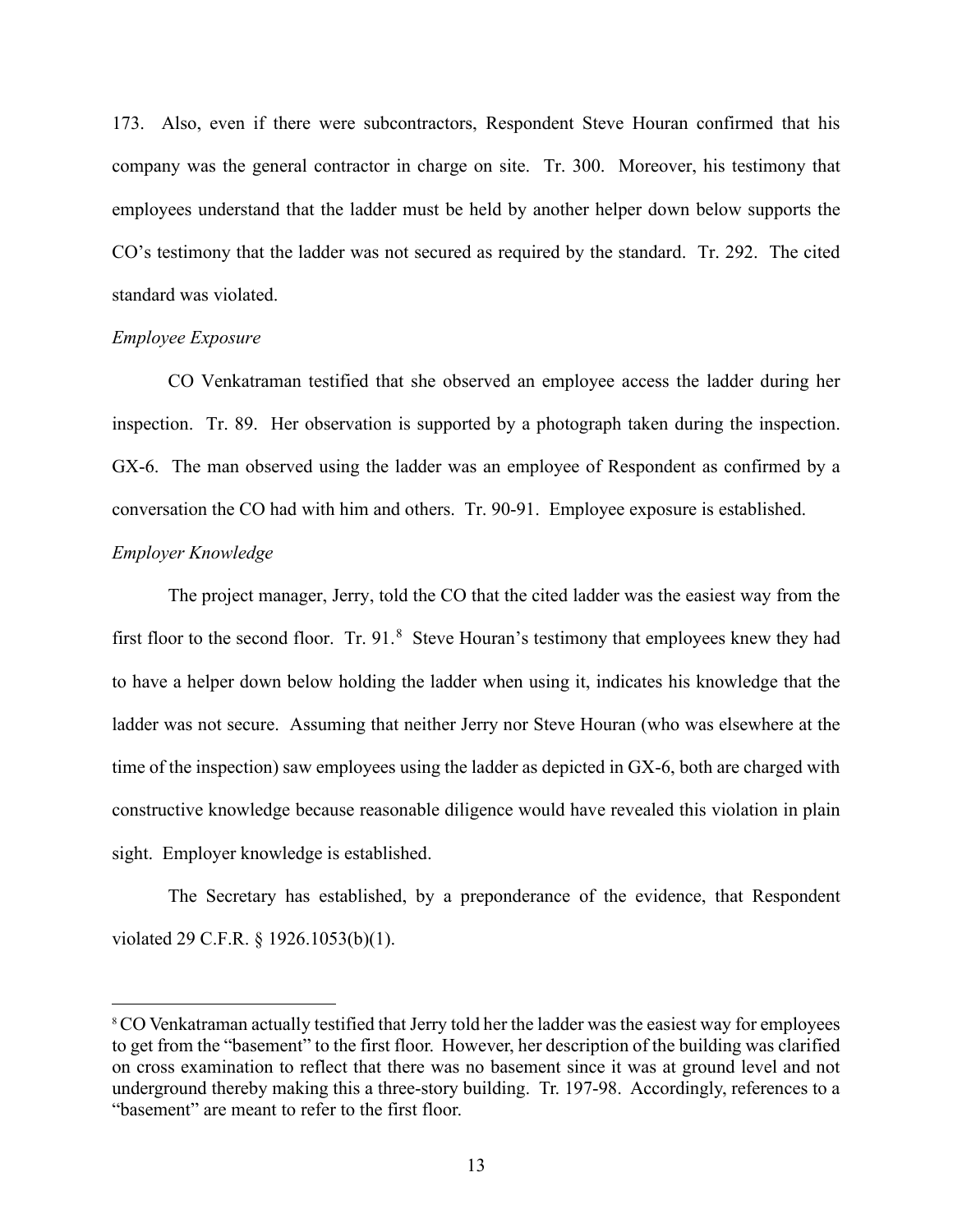## *Serious Characterization*

CO Venkatraman testified that an employee on the cited ladder could have lost balance/footing and fallen approximately 10 feet to the ground below thereby suffering an injury ranging from fractures to paralysis or death. Tr. 108. The Secretary's characterization of this violation as "serious" is established.

## **Penalty Determination**

The Commission, as the final arbiter of penalties, must give due consideration to the gravity of the violation and to the employer's size, history and good faith. *J.A. Jones Constr. Co.*, 15 BNA OSHC 2201, 2213-14 (No. 87-2059, 1993). These factors are not necessarily accorded equal weight, and gravity is generally the most important factor. *Trinity Indus., Inc.*, 15 BNA OSHC 1481, 1483 (No. 88-2691, 1992). The gravity of a violation depends upon such matters as the number of employees exposed, duration of exposure, precautions taken against injury, and the likelihood that an injury would result. *J.A. Jones*, 15 BNA OSHC at 2213-14. Respondent provides no argument regarding the proposed penalties, but rather makes an unsupported and oblique reference to the penalties as an "unwarranted financial hardship". Resp't Br. 7. CO Venkatraman determined the penalty factors for each of the violations affirmed as follows:

- Citation 1, Item 1: gravity<sup>[9](#page-13-0)</sup> (low); employer's size (60% reduction); history (no reduction because employer had not been inspected in the past five years); and good faith (no reduction because employer did not provide copies of written safety and health plan). Tr. 111-14. The proposed penalty for this violation is \$2,217.00. Tr. 111.
- Citation 1, Item 2: gravity (high); employer's size (60% reduction); history (no reduction

<span id="page-13-0"></span><sup>9</sup> During her testimony, CO Venkatraman referenced "severity" instead of "gravity". The undersigned takes the two to be one in the same.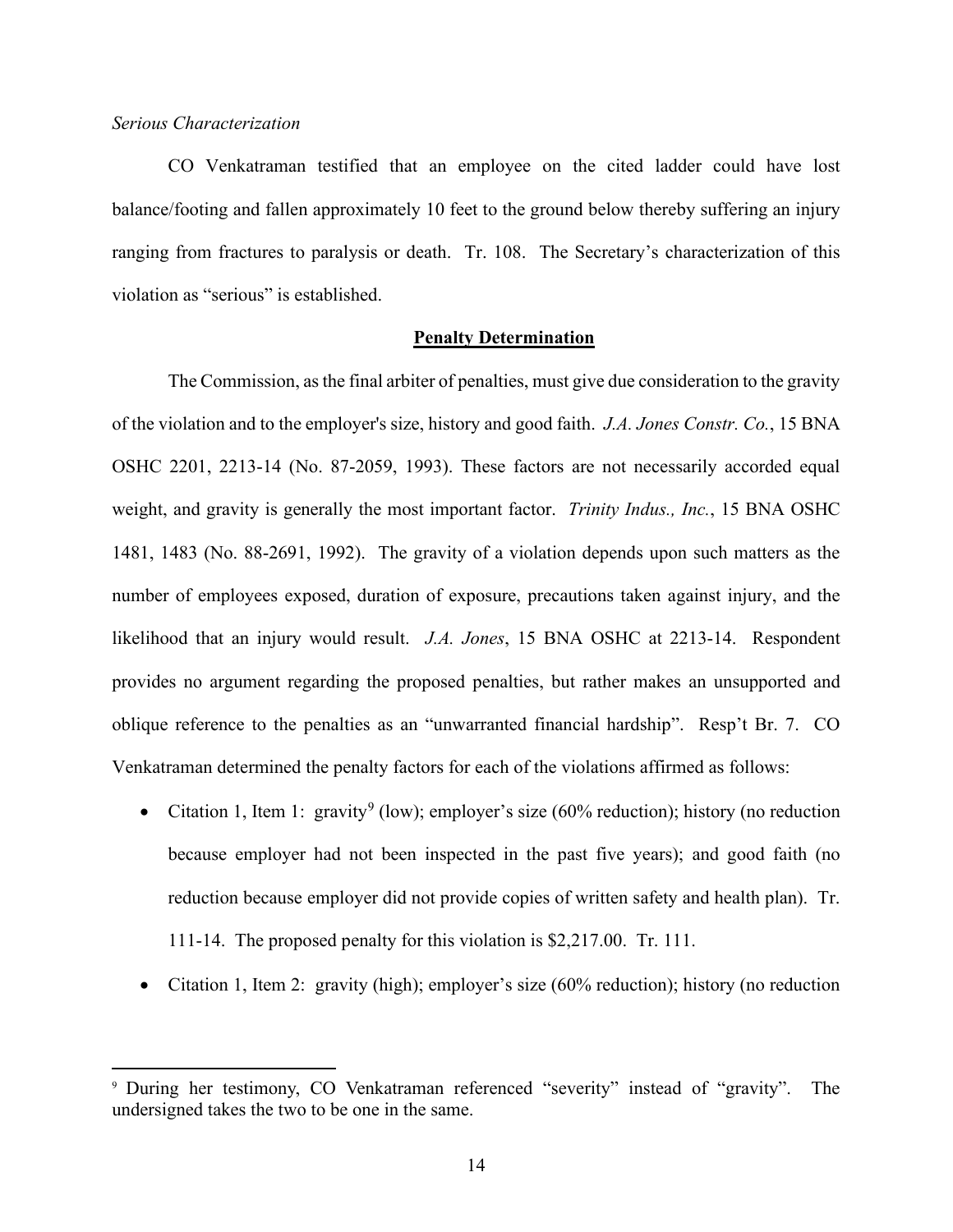because employer had not been inspected in the past five years); and good faith (no reduction because employer did not provide copies of written safety and health plan). Tr. 114. The proposed penalty for this violation is \$3,696.00. *Id*.

• Citation 1, Item 3: gravity (low); employer's size (60% reduction); history (no reduction because employer had not been inspected in the past five years); and good faith (no reduction because employer did not provide copies of written safety and health plan). Tr. 115-16. The proposed penalty for this violation is \$2,956.00. Tr. 114.

The evidence supports a finding that the penalties proposed are appropriate.

#### **FINDINGS OF FACT AND CONCLUSIONS OF LAW**

The foregoing constitutes the findings of fact and conclusions of law in accordance with Rule 52(a) of the Federal Rules of Civil Procedure.

#### **ORDER**

Based upon the foregoing Findings of Fact and Conclusions of Law, it is ORDERED that:

- 1. Citation 1, Item 1 alleging a violation of 29 C.F.R. § 1926.100(a) is AFFIRMED as issued and a penalty in the amount of \$2,217.00 is imposed.
- 2. Citation 1, Item 2 alleging a violation of 29 C.F.R.  $\S 1926.451(g)(4)(i)$  is AFFIRMED as issued and a penalty in the amount of \$3,696.00 is imposed.
- 3. Citation 1, Item 3 alleging a violation of 29 C.F.R. § 1926.1053(b)(1) is AFFIRMED as issued and a penalty in the amount of \$2,956.00 is imposed.

*/s/\_\_\_\_\_\_\_\_\_\_*  KEITH E. BELL Judge, OSHRC

Dated: February 7, 2020 Washington, D.C.